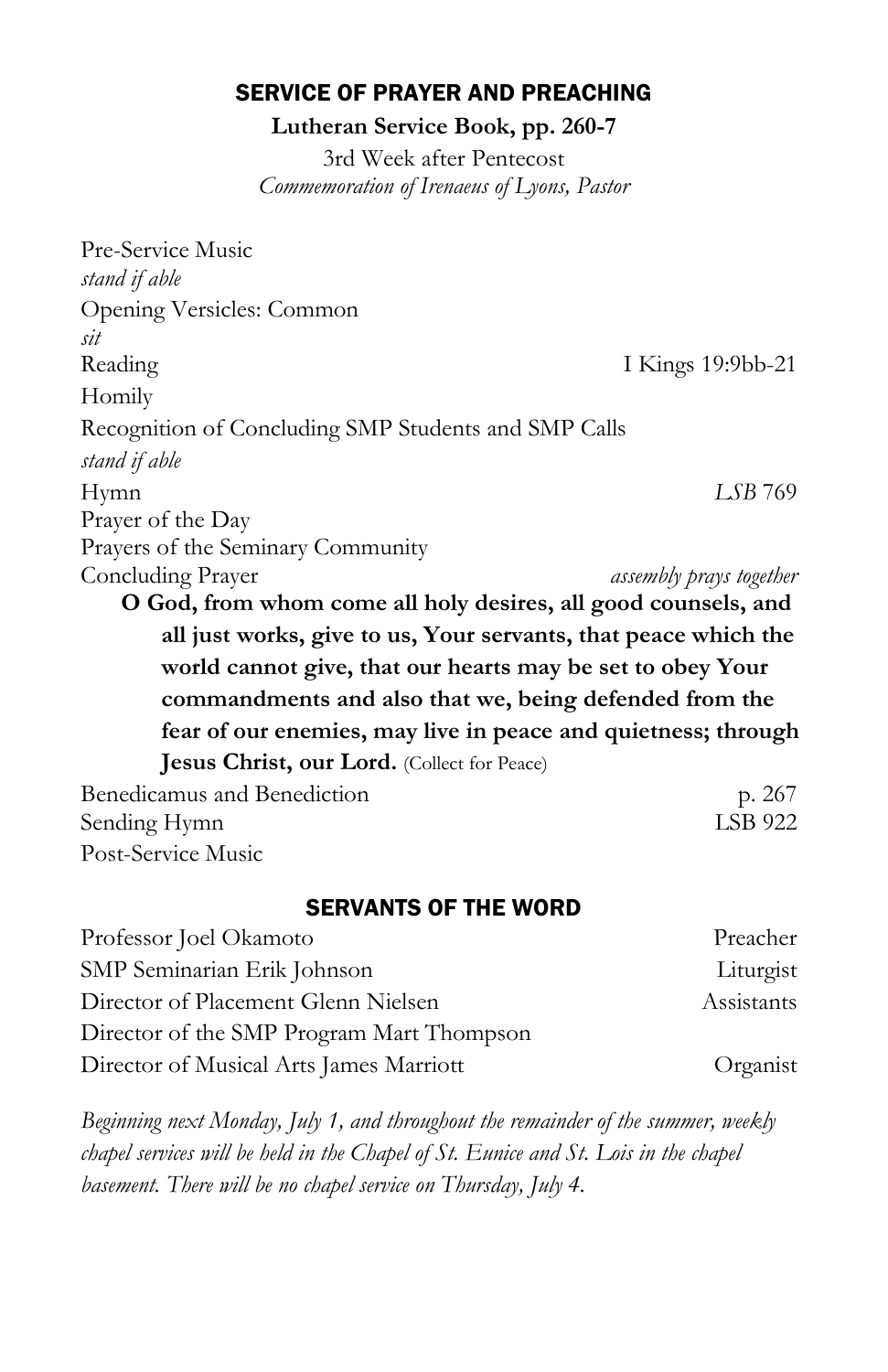# **Places of Service for Concluding SMP Students**

**Michael Dube'** *Light of the Valley Lutheran Church* Elk Grove, CA California-Nevada-Hawaii District

## **Andrew Eddins**

*Fountain of Life Community Lutheran Church* La Mirada, CA Pacific Southwest District

### **Christopher Grant**

*Trinity Lutheran Church* Walden, NY Atlantic District

### **Matthew Hass**

*Village Lutheran Church Lanoka Harbor, NJ* New Jersey District

### **Seth Hoeppner**

*Faith Lutheran Church* Watertown, WI English District

### **Frank Johnson**

*Redeemer Lutheran Church* Fort Collins, CO Rocky Mountain District

## **Austin Kraft**

*Grace Fellowship Lutheran Church* Gypsum, CO Rocky Mountain District

**Ernest Alan Mercer** *Peace Lutheran Church* Galloway, NJ

SELC District

### **Troy Miklos**

*St. Paul Lutheran Church* Fort Worth, TX Texas District

#### **Jason Pankau**

*Trinity Lutheran Church* Roselle, IL Northern Illinois

#### **Michael Popp**

*Grace Lutheran Church* Jacksonville, FL Florida-Georgia District

### **Aaron Staub**

*Concordia Lutheran Schools* Omaha, NE Nebraska District

### **Robert Wilson**

*St. Paul Lutheran Church* Monroe, NY Atlantic District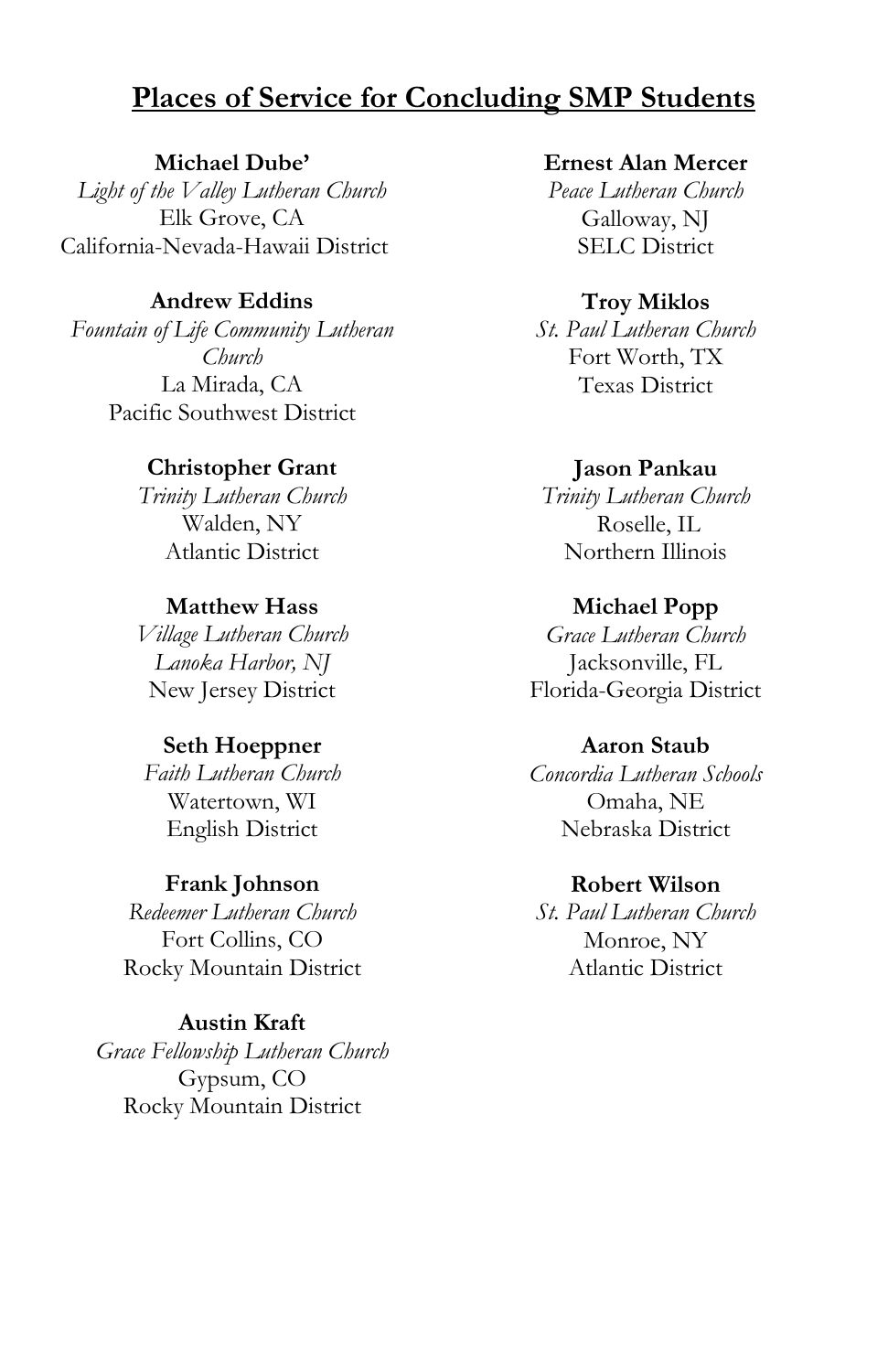# **Recognition of SMP Calls**

### **Jacob Baumann**

*theCross Lutheran Church* Mt. Dora, FL SELC District

### **Matthew Cario**

*Our Savior Lutheran Church* Tacoma, WA Northwest District

### **Mark Crossman**

*theCross Lutheran Church* Mt. Dora, FL SELC District

### **Joel Dietrich**

*St. Paul Lutheran Church* Peachtree City, GA Florida-Georgia District

#### **Craig McCourt**

*New Creation Lutheran Church* Shakopee, MN Minnesota South District

### **Jason Schleicher**

*Salem Lutheran Church* Tomball, TX Texas District

### **Cory Stallings**

*The Exchange Communities* Jackson, MO Missouri District

### **Laird Van Gorder**

*Holy Trinity Lutheran Church* Macon, GA Florida-Georgia District